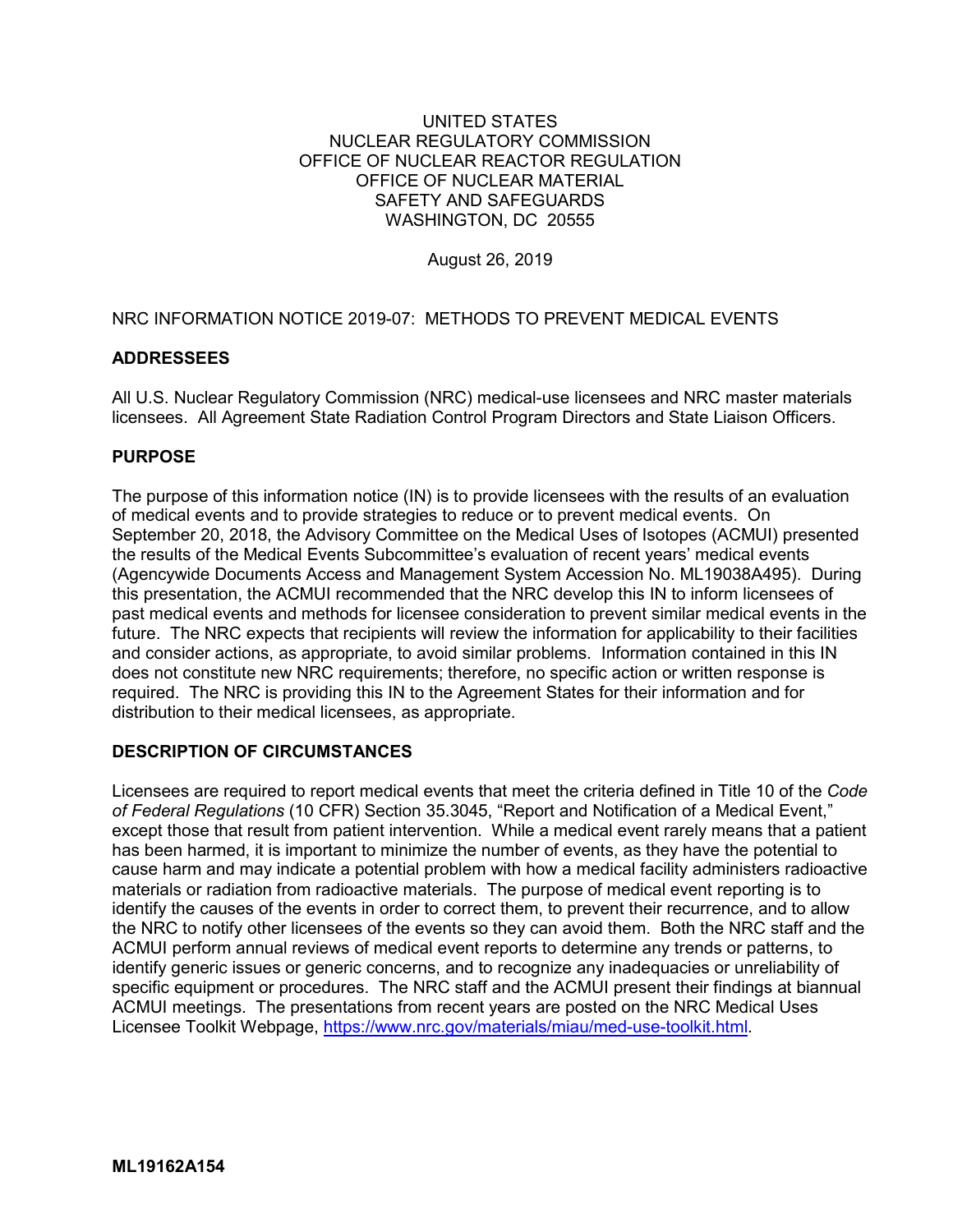In 2018, the ACMUI Medical Events Subcommittee chose to review four years of medical event reports to identify any common causes and recommended methods to prevent future medical events. In the four-year period reviewed, the ACMUI determined that 212 events were reported across all medical modalities, which is a small percentage of the total number of medical treatments using radioactive material completed in the United States during that time period. The events are broken down by regulatory use and modality in the following table.

| <b>Regulatory Use</b> | <b>Types of Use (Modality)</b>           | <b>Number of Events</b> |
|-----------------------|------------------------------------------|-------------------------|
| 10 CFR 35.200         | Imaging and Localization Using           | 21                      |
|                       | <b>Unsealed Byproduct Material</b>       |                         |
| 10 CFR 35.300         | <b>Unsealed Byproduct Material</b><br>20 |                         |
|                       | with Written Directive Required          |                         |
| 10 CFR 35.400         | <b>Manual Brachytherapy</b>              | 27                      |
| 10 CFR 35.600         | Afterloader Brachytherapy                | 34                      |
| 10 CFR 35.600         | <b>Gamma Stereotactic Units</b>          | 15                      |
| 10 CFR 35.1000        |                                          |                         |
| 10 CFR 35.1000        | Radioactive Seed Localization            | 4                       |
| 10 CFR 35.1000        | Yttrium-90 Microsphere                   | 91                      |

# **DISCUSSION**

The ACMUI identified two overarching themes associated with medical events. First, the need to have timeouts immediately before administration, as conducted in surgical and other medical settings. This has the potential to prevent many of the events across the different modalities.

The ACMUI noted that the events involving radiopharmaceutical uses (10 CFR 35.200, "Use of Unsealed Byproduct Material for Imaging and Localization Studies for which a Written Directive Is Not Required," and 10 CFR 35.300, "Use of Unsealed Byproduct Material for which a Written Directive Is Required"), were attributed to the administration of the wrong drug, dosage, or the administration of the drug to the wrong patient. The ACMUI stated that, if licensee staff had taken a timeout immediately before the administration to verify that the drug, dose, and patient were in accordance with the written directive, many, if not all, of these events could have been avoided.

For manual brachytherapy, four of the events involved a different implanted source strength than that prescribed in the written directive. These events might have been prevented if the licensee staff had taken a timeout before implantation to verify whether the values that they planned to administer were in accordance with the written directive. For afterloader brachytherapy, five of the events involved use of the wrong plan; two events involved recording the wrong dose or source strength; and seven events involved use of the wrong reference length. These events might have been prevented if the licensee staff had taken a timeout before treatment to verify the plan against the patient's chart, to confirm the accurate dose or source strength recorded on the plan, and to check the reference length.

For gamma stereotactic radiosurgery, multiple events were associated with patient setup errors and the wrong site selected on the treatment plan. If the licensee staff had taken timeouts to verify these setups and treatment plans, many of these events might have been avoided. Finally, for yttrium-90 microsphere brachytherapy, ten of the events involved the administration of a dosage that differed from that stated in the written directive. An additional ten events were associated with the selection of the wrong catheter placement. If timeouts had been taken to verify that all elements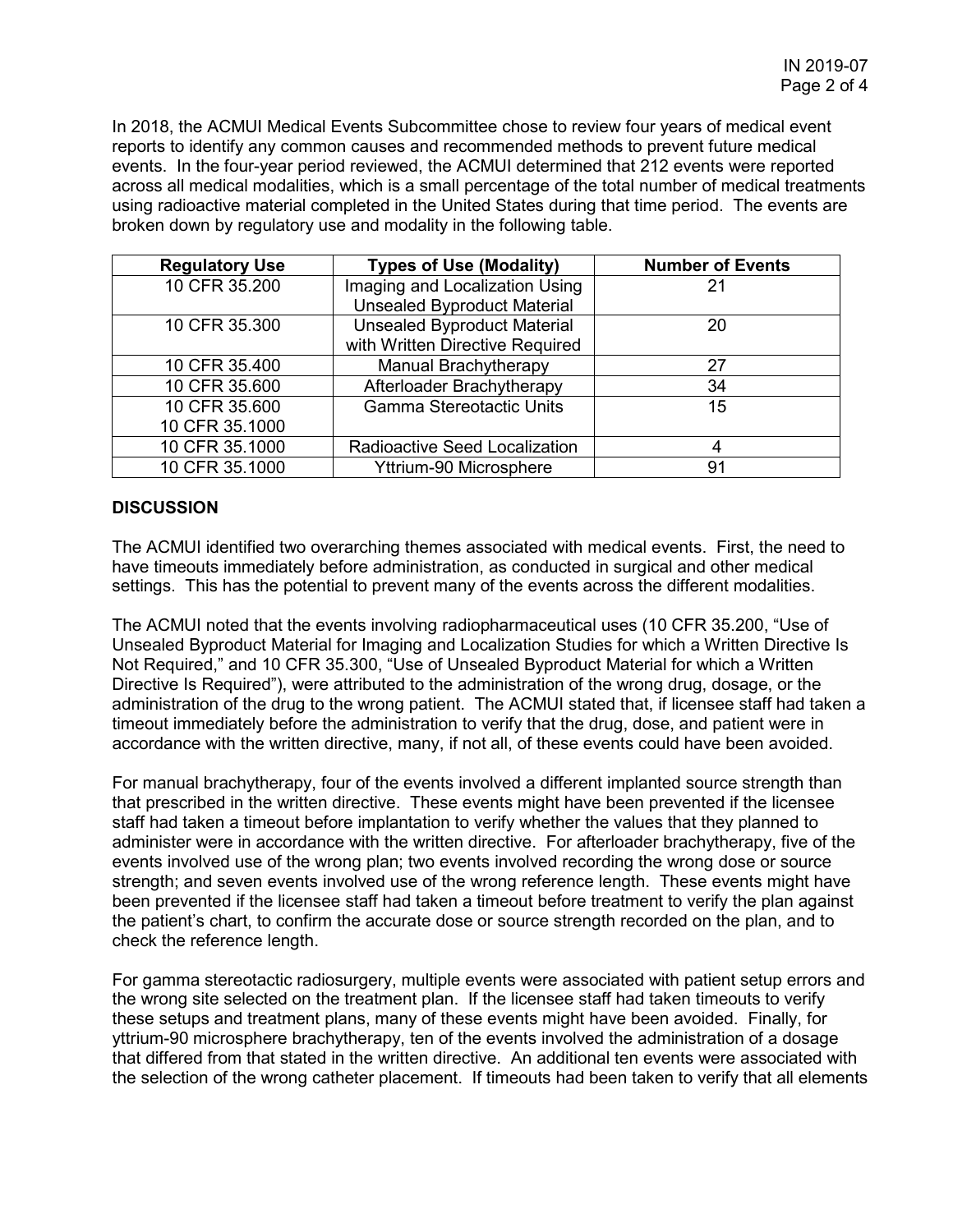of the treatment, especially the activity and general catheter location, matched the written directives, many of the medical events might have been prevented.

Based on the findings described above, the ACMUI recommended taking timeouts that include the following specific elements. For all modalities, the patient should be identified by using two identifiers (e.g., name and date of birth), and the licensee should ensure that the procedure to be performed, the isotope to be used, the activity, the dose, and the anatomic location are all verified. In addition, the ACMUI recommended, as applicable, using timeouts to verify units of activity for low dose rate prostate brachytherapy; completing an independent second check of the treatment plan; checking the reference length for high dose rate (HDR) brachytherapy; and verifying the implant site location for radioactive seed localization.

Second, the ACMUI identified that infrequent or lack of recent performance of a specific type of treatment may have been a contributing factor in several medical events. For example, in six events, the radioactive seeds were implanted into the wrong site during manual brachytherapy. While it was difficult to determine from the information reported to the NRC, the ACMUI concluded that many of these events were associated with users who perform the treatment infrequently. The ACMUI recommended that authorized users take refresher training for procedures that are performed infrequently to reduce the risk of medical events. Specifically, the ACMUI recommended consideration of the following types of refresher training: (1) taking a review course from a professional society; (2) reading review articles; (3) speaking to colleagues with more experience with the procedure; (4) performing a dry run of the procedure with the team; and (5) reviewing the mechanics of the device setup and its operation.

In addition to the ACMUI recommendations presented in 2018, the NRC staff identified another contributing cause to several medical events in recent years - failure to provide adequate training to appropriate staff following the introduction of new equipment or software, or updates to existing software. Specifically, the NRC staff noted that several of the applicator reference length errors in HDR afterloader events occurred after the licensee changed applicators. Additionally, HDR afterloader events have occurred in which licensees incorrectly switched the starting end of the catheter when using new or updated software, resulting in treatment of the wrong site. These events might have been avoided if the authorized user and authorized medical physicists were trained in the new applicators or software.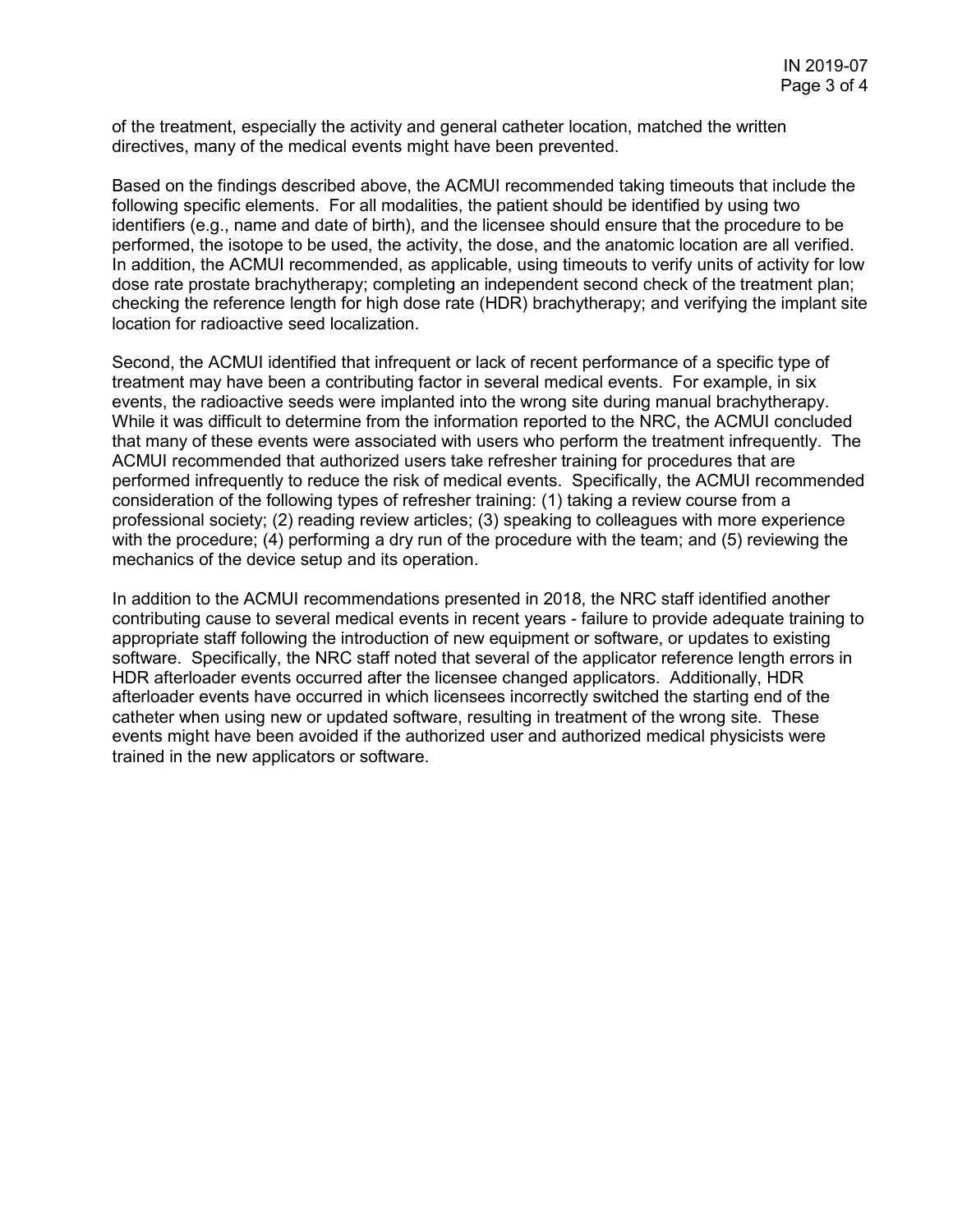# **CONTACT**

This IN requires no specific action or written response. Please direct any questions about this matter to the technical contact listed below or the appropriate regional office.

# **/RA/ /RA/**

Christopher G. Miller, Director **Andrea L. Kock, Director**<br>Division of Inspection and Regional **Division of Materials Safe** Support<br>
State, and Tribal Programs<br>
ffice of Nuclear Reactor Regulation Office of Nuclear Material Safety Office of Nuclear Reactor Regulation

Division of Materials Safety, Security, and Safeguards

Technical Contact: Katie Tapp, NMSS 301-415-0236 e-mail: [Katherine.Tapp@nrc.gov](mailto:Katherine.Tapp@nrc.gov)

Note: NRC generic communications may be found on the NRC public Web site, [http://www.nrc.gov,](http://www.nrc.gov/) under NRC Library/Document Collections.